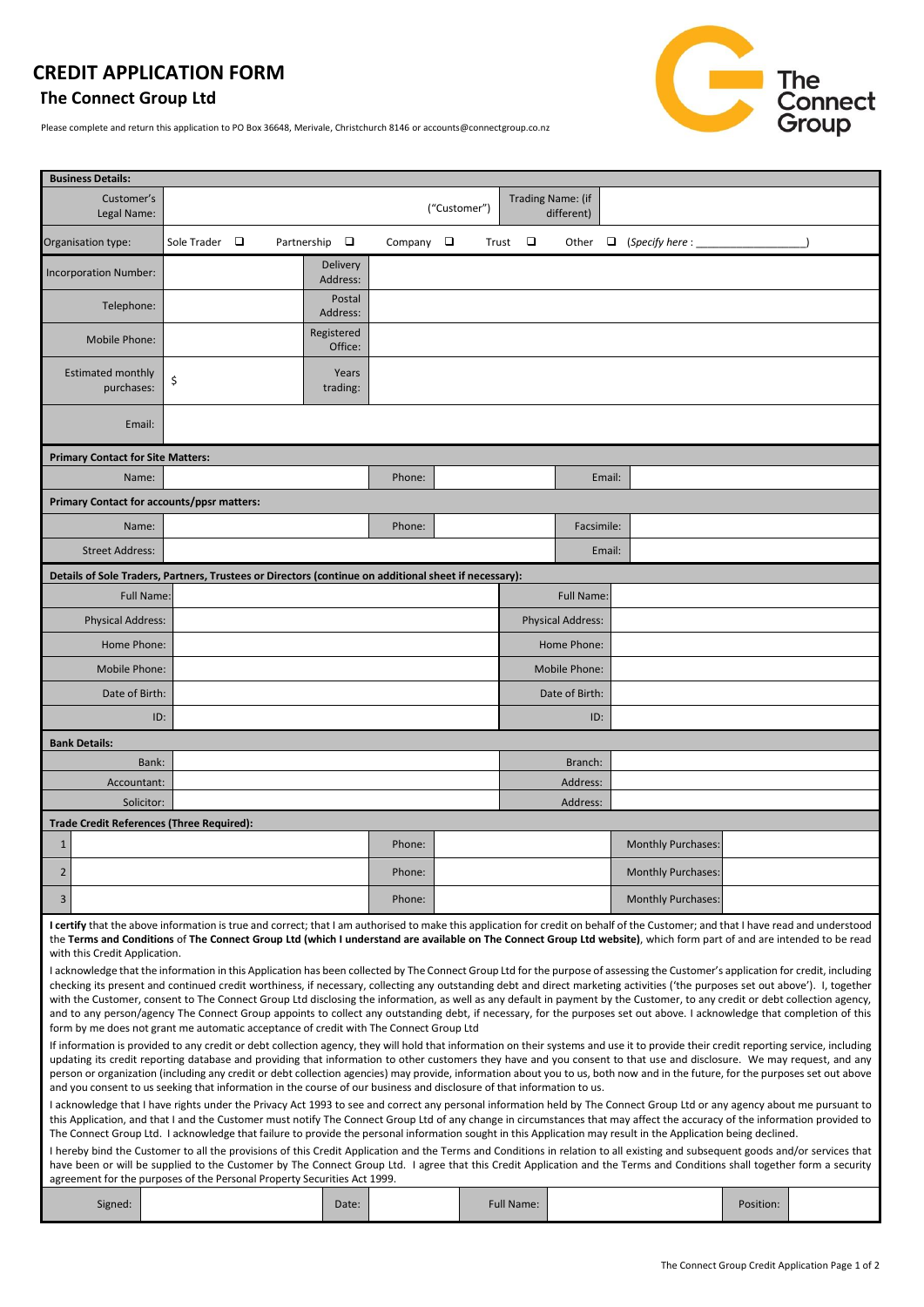## **GUARANTEE & INDEMNITY**

In consideration of The Connect Group Ltd agreeing to supply goods and services to the Customer at the request of the guarantor, I/we ("the Guarantors") hereby unconditionally and irrevocably guarantee to The Connect Group Ltd performance of the Customer's obligations under the annexed agreement ("the Agreement") and the payment upon demand of all monies (including Costs) owed by the Customer to The Connect Group Ltd ("the Guaranteed Monies") without setoff, deduction or counterclaim. I/we further agree

- 1. That for any written notice required to be served on the Guarantors by The Connect Group Ltd, it shall be sufficient for The Connect Group Ltd to deliver it to the address recorded below, or any address notified by the Guarantors to The Connect Group Ltd in writing from time to time. Address:
- 2. That this guarantee is a continuing guarantee and shall remain in full force and effect until the whole of the Guaranteed Monies have been paid or satisfied in full and shall not be considered as wholly or partially satisfied, discharged or affected by any intermediate payment or settlement of account.
- 3. "Costs" includes legal costs (on a solicitor/own client basis) and debt recovery costs incurred in obtaining or attempting to obtain payment of the Guaranteed Monies or enforcing or attempting to enforce The Connect Group Ltd's rights hereunder.
- 4. As a separate additional and severable liability under this Agreement, to indemnify The Connect Group Ltd against any loss incurred as a result of the non-payment of part or all of the Guaranteed Monies for any reason whatsoever.
- 5. That my/our obligations under this Guarantee and Indemnity shall, as between the Guarantors and The Connect Group, be one of Principal Debtor and shall be joint and several if there is more than one Guarantor.
- 6. The Connect Group Ltd may release or discharge one or more of the Guarantors from liability under this Agreement and/or compound with, accept compositions from or make any other arrangements with any one or more of the Guarantors without prejudicing or affecting The Connect Group Ltd's rights against the other Guarantors.
- 7. The liability of the Guarantors under this guarantee shall not be discharged, abrogated, prejudiced or affected by:
	- a. The granting of time, credit or other indulgence to the Customer;
	- b. Any alteration, modification, variation or addition to the Agreement; or
	- c. Any other act, omission or event which but for this provision might operate to discharge, impair or otherwise affect my obligations under this guarantee or any of the rights, powers or remedies conferred upon The Connect Group Ltd by this guarantee or by law.
	- d. Any compounding, compromise, release, waiver, variation, abandonment, discharge, relinquishment, renewal, transfer or failure to renew, perfect or enforce or realise all or part of the Agreement.
	- e. The insolvency of the Customer, or The Connect Group Ltd or either of them.
	- f. The unenforceability or frustration of any of the obligations of the Customer.
- 8. That all payments to be made by the Guarantors to The Connect Group Ltd including interest and costs shall be made without deduction or set-off or counterclaim and without withholding for or on account of any tax of any nature now or hereafter imposed.
- 9. That for all purposes, including any legal proceedings, a statement in writing by The Connect Group Ltd as to the amount due or owing under this Agreement shall be accepted by the Guarantor as conclusive evidence of the amount owing by the Guarantor hereunder.

| Signed this                 | day | by | (Guarantor's printed name) | (Guarantor's signature) |
|-----------------------------|-----|----|----------------------------|-------------------------|
| 0f                          | 20  |    |                            |                         |
|                             |     |    |                            |                         |
| Signed this                 | day | by |                            |                         |
|                             |     |    | (Guarantor's printed name) | (Guarantor's signature) |
| $\overline{\phantom{a}}$ of | 20  |    |                            |                         |

## WE DEVELOP PEOPLE & MAKE ASSETS SAFE | connectgroup.co.nz



The Connect Group PO Box 36648 | Merivale | Christchurch Cnr Thackeray & Mowbray Sts | Waltham Ph 03 374 6849 | F 03 374 6856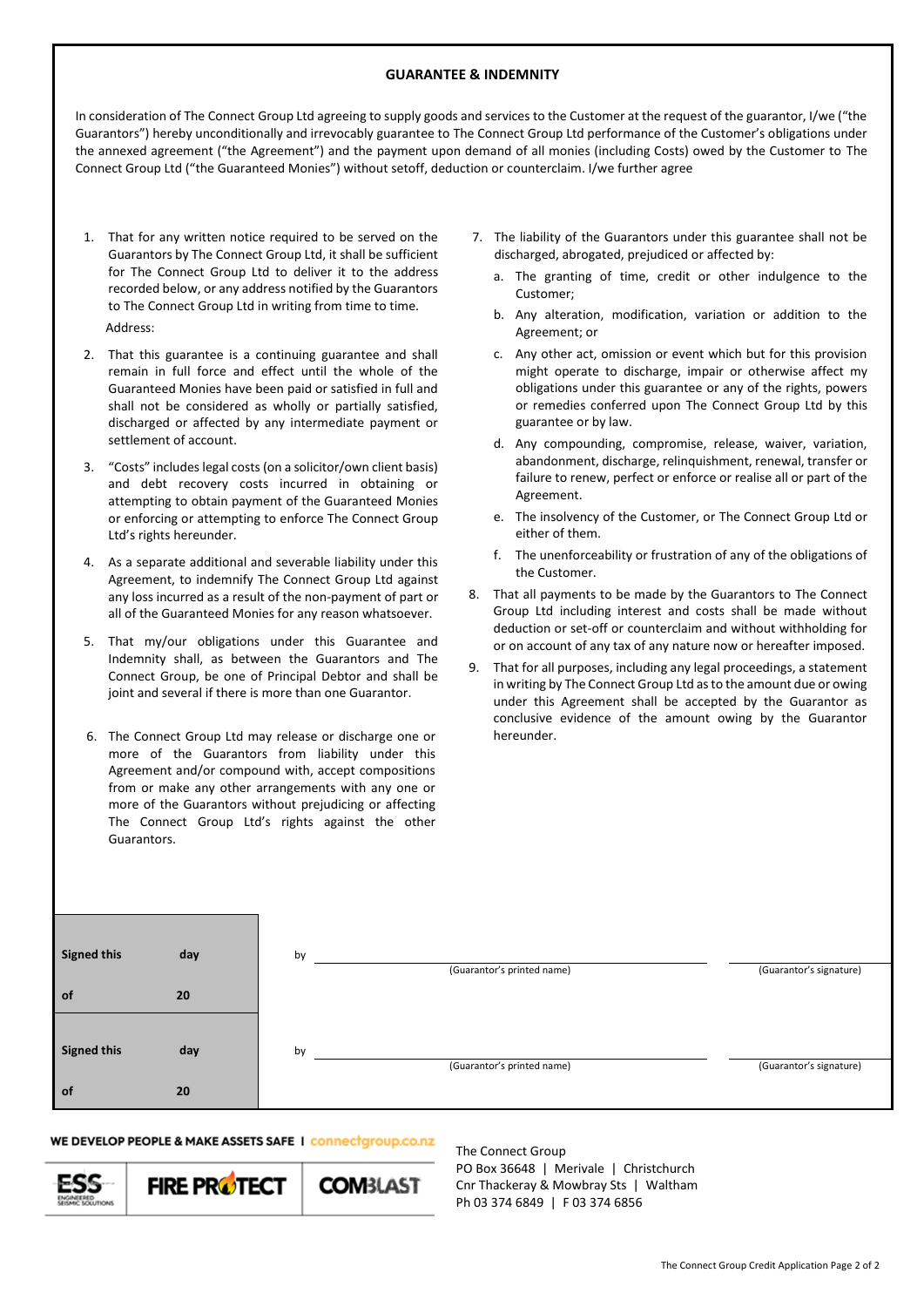# **THE CONNECT GROUP LIMITED – TERMS AND CONDITIONS**



The supply of any credit under our Credit Application Form, and/or supply of goods ("the Goods") and services ("the Services") to you (referred to as "you" or "your") by The Connect Group Limited (referred to as "us" or "our" or "we" in this Agreement) in return for payment of the price for those Goods and Services is as set out in the quote provided to you ("the Quote") and according to these Terms and Conditions. Acceptance by you of our Quote, either verbally or in writing, or acceptance of delivery or receipt of any Goods or Services, will (notwithstanding any statement to the contrary by you or your employees or agents) constitute acceptance of both our Quote and these Terms and Conditions. If there is more than one of you, liability is joint and several.

### **Interpretation and Definitions**

1. In these Terms and Conditions:-

- a. Words using the singular also include the plural and vice versa where the context requires.
- b. The headings are for convenience only and do not affect the interpretation of these Terms and Conditions.
- 2. In these Terms and Conditions*:-*
	- *"Act of Insolvency"* means that any of the following events occurs in relation to us or you:
		- a. It becomes bankrupt; or<br>b It is placed in liquidation
			- It is placed in liquidation or voluntary administration; or
	- c. A Receiver or Statutory Manager is appointed in respect of it, and the Assignee, Liquidator, Voluntary Administrator, Receiver or Statutory Manager fails within ten (10) working days to make arrangements satisfactory to the other party for the performance of its obligations under these Terms and Conditions. *"Goods"* means goods supplied by us to you.
	-
	- *"Quote"* means the quote provided by us to you.
	- *"Services"* means services supplied by us to you. *"Us"* or *"Our"* or *"We"* means The Connect Group Limited.

# **Quotations**

- Any Quote made to you will be valid for 30 days (unless specified differently on the quotation) and will lapse thereafter, unless we withdraw it earlier by written notice to you.
- 4. Clerical errors or omissions, whether in computation or otherwise in the Quote or invoice shall be subject to correction.
- 5. If you accept a quote, but subsequently cancel it before work commences, then without prejudice to our rights at law to claim damages, you agree to pay us \$1,500 plus GST for the cost of scoping and preparing the quote, plus any third party costs incurred, including but not limited to engineering costs.
- 6. A non-refundable deposit of 25% is payable to us by you upon acceptance of any quote.
- 7. All prices exclude GST, and also exclude any other applicable taxes and duties and insurance/freight/delivery/handling charges not expressly included in the price. You agree to pay these items (as applicable) in addition to the price, whether they are imposed before or after your order.
- 8. We shall be deemed to have submitted our quotation having due regard to the prices of all materials and services at the date of the quotation. Any increases or additional costs whether in the Goods or the Services or the prices of materials becoming effective after 30 days of the date of the Quote and before the completion of the work set out in the Quote shall be added to the final price payable by you.

#### **Payments / Construction Contracts Act 2002**

- 9. The parties acknowledge that all provisions of the Construction Contracts Act 2002 ("the Act") apply to this contract except where validly modified by the terms of this contract.
- 10. The number of payments under this contract, the interval between those payments, the period to which each of those payments covers and the amount of each of those payments, are all at our complete discretion. For the avoidance of doubt, there is no limit on the number of progress payments payable by you to us. We may serve a payment claim on the same day or immediately after service of the previous payment claim. We may serve a payment claim on you in respect of work carried out for you at any time whether or not the project the work relates to is completed, and without any interval between payment claims.
- 11. A payment under this contract becomes due and payable either:
	- a. in cash (in full) prior to our provision of services; or b. if we have agreed in writing to allow you credit (after you have completed our Credit Application Form and we have accepted the same), on the 20<sup>th</sup> of the month following the date of the payment claim; ("the date for payment").
- 12. We can impose a credit limit on you (or refuse to allow you any credit) at any time and alter it at our sole discretion.
- 13. If you intend to pay less than the amount of our payment claim, you must serve a payment schedule on us within 7 days of the date of our payment claim. The payment schedule must identify the payment claim to which it relates, advise us of the scheduled amount that you will pay us for that payment claim, show how you have calculated the scheduled amount to be paid and give reasons for why part of our claim is not being paid.
- 14. On or before the due date for payment, you must pay us the amount shown in the payment schedule. If you have not served a payment schedule on us in accordance with clause 13 above, you must pay us the full amount of our payment claim on or before the due date for payment.
- 15. If part of our claim is not paid, we may claim for that part in a future payment claim if we consider the reasons given in the payment schedule for that part not being paid are no longer applicable.
- 16. You irrevocably consent to and authorise us to serve any notice or any other document required to be served on, or given to, you under the

Act (including any payment claims) by email or other means of electronic communication.

- 17. Unless permitted by the Act, you must not withhold payment or make any deductions of any nature whether by way of set off (legal, equitable or otherwise), counterclaim or otherwise from any amount you owes us.
- 18. If you do not pay any monies owed to us ("the unpaid monies") by the due date, we may charge penalty interest at a rate of 2.5% per calendar month calculated on a daily basis on the unpaid monies from the date of default until payment in full is made. Any default in payment shall make all monies owed by you to us immediately due and we may withhold delivery of Goods and/or provision of Services until you provide payment of all money payable by you to us.
- 19. We may withhold providing any compliance documentation until the unpaid monies are paid in full.
- 20. If you commit an Act of Insolvency, without prejudice to any other rights or remedies, we may, by written notice, terminate these Terms and Conditions. You will be liable to pay us for the value of any work actually and properly completed at the date of such termination, including any variations as appropriate.

#### **Liability for Costs**

- Any expenses, costs or disbursements, including debt collection agency fees and legal fees (on a solicitor/client basis), incurred by us in registering any security for your obligations, and/or recovery or attempted recovery of any outstanding monies and/or the enforcement of these Terms and Conditions or the Security Interest contained in these Terms and Conditions shall be recoverable from you.
- 22. Interest at the rate of 2.5% per calendar month will accrue on any judgment sum made by a Court or Tribunal in relation to the unpaid monies or any part thereof, and will continue to accrue on any of the costs set out in clause 21.

#### **Delivery and Risk**

- 23. Risk in any of the Goods supplied to you will pass to you on delivery. Delivery is deemed to be effected upon delivery of the Goods to your premises or upon collection of the Goods by or on behalf of you.
- 24. It is your responsibility to arrange Contract Works insurance for all work undertaken by us. The policy should be in joint names with us and our subcontractors noted as insured parties and is required to include cover for existing structures where applicable. The excess on this policy will be your responsibility unless the damage is caused by our negligence. The excess payable under the policy must not be more than \$2,000.
- 25. If any of the Goods are damaged or destroyed prior to property in them passing to you, we are entitled, without prejudice to any of our other rights or remedies under these terms and conditions (including the right to receive payment of the balance of the Price for the Goods), to receive all insurance proceeds payable in respect of the Goods whether or not the price has become payable under these terms and conditions. The production of these terms and conditions by us is sufficient evidence of our rights to receive the insurance proceeds without the need for any person dealing with us to make further enquiries.
- 26. We shall not be responsible for any delay in the delivery of Goods or the provision of Services and you shall not be entitled to cancel orders because of any such delay. Any date or time stated for dispatch is an estimate only and not to be treated as a condition of sale.

### **Security Interest**

- Ownership of all the Goods supplied to you by us will not pass on delivery but will remain with us until we has received total payment in cleared funds of all monies owing by you to us (whether relating to those Goods, the supply of services or to any other personal property supplied). We hold a Security Interest in all Goods supplied to you for payment of those monies.
- 28. Until all monies due to us are paid by you, you agree to act as a fiduciary of us and that you will:
	- a. Not sell, charge or part with possession of the Goods, otherwise than for their full value in the ordinary course of business;
	- b. Not alter, obliterate, or deface the Goods and will not alter, obliterate, deface, cover up, or remove any identity mark indicating that the Goods are our property.
	- c. Store the Goods in such manner that they are clearly identifiable as our property and keep separate records of the Goods;
	- d. Hold the proceeds of the resale of the Goods in trust for us, in a separate and identifiable manner.
- 29. At our request, you will promptly deliver, execute or do (or cause to be executed, delivered or done) any documents, contracts, agreements, deeds or other action that we may require from time to time to give effect to these Terms and Conditions, including without limitation doing all such things as we may require to ensure that the Security Interest created under these Terms and Conditions constitutes a perfected Security Interest over the Goods. This includes, but is not limited to,